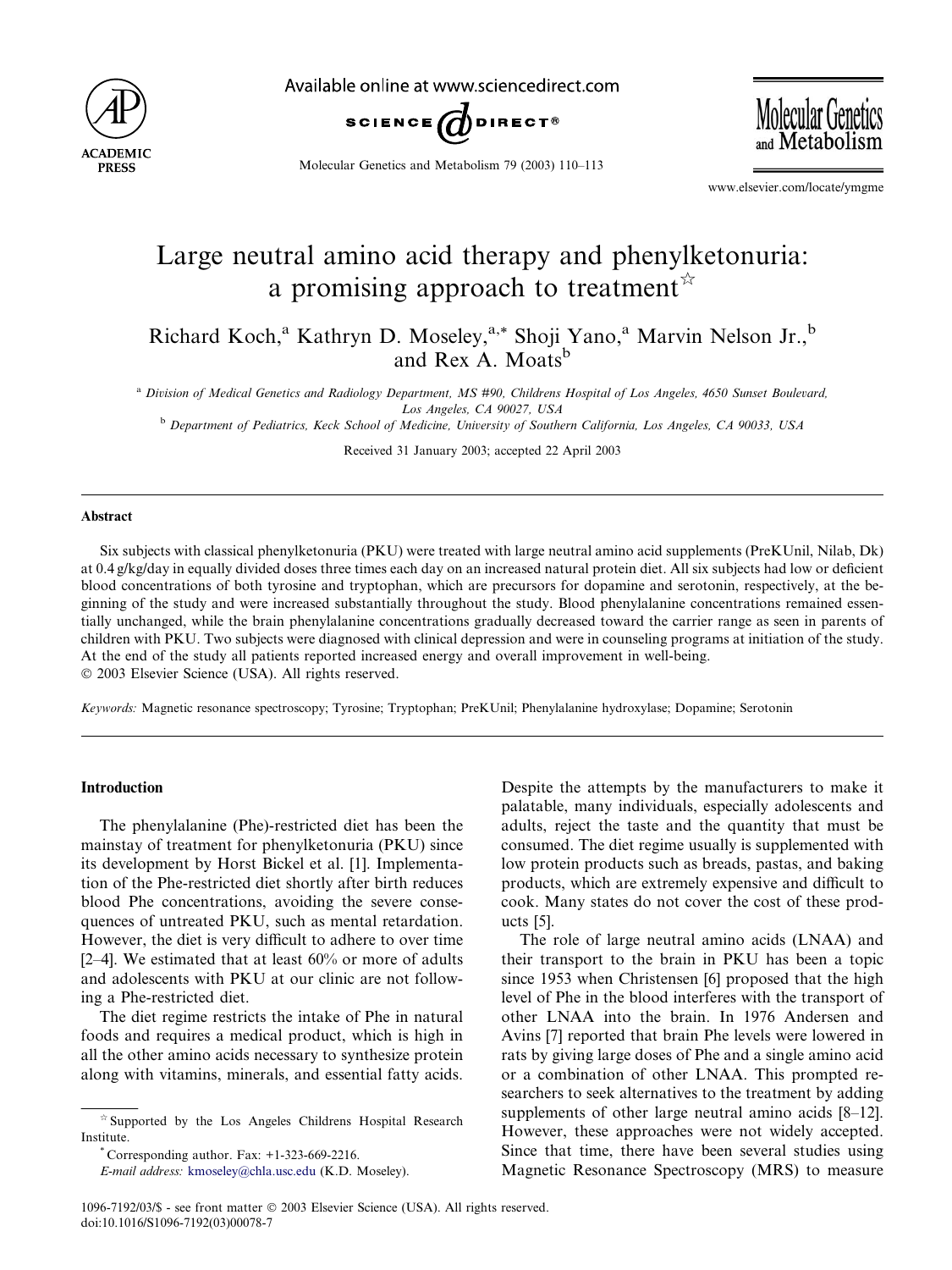brain Phe concentrations and its significance in clinical outcome [13–15]. Recently, Pietz et al. [16] confirmed that the LNAA blocked the Phe transport into the brain by giving an oral ''Phe challenge'' with and without LNAA and measuring the influx of Phe into the brain.

The results of a pilot study conducted at Childrens Hospital Los Angeles using MRS to evaluate brain Phe concentrations compared to blood Phe concentrations using LNAA therapy is the subject of this report.

It should be noted that since 1985 The John F. Kennedy Institute in Denmark has pioneered the use of LNAA therapy on PKU adolescents and adults with difficulties adhering to the Phe-restricted diet regime. They report that despite elevated Phe concentrations no change in MRI or aggravation of cerebral involvement after a 2-year trial [17] and after 15 years of treatment no cognitive difference or adverse effects between those adolescents and adults on the standard diet compared to those on PreKUnil [18].

## **Methods**

Six individuals (4 females and 2 males) ranging in age 20–34 years (Table 1) agreed to participate in this study which was approved by the investigational review board and informed consent was obtained from each participant according to hospital policy. At baseline 24 h, 48 h, one month, and six months, each subject received an MRS and plasma amino acids were obtained. Diet records were obtained and analyzed at each visit. Immediately after baseline, measurements were obtained and each subject was given PreKUnil tablets (Nilab, Dk) at 0.4 g/kg body weight. The composition of LNAA per PreKUnil tablet consists of L forms of tyrosine, tryptophan, methionine, isoleucine, threonine, valine, leucine, histidine, and arginine. The average dose was 10 tablets to be taken before each meal (3 times each day). They were instructed to consume a ''relaxed'' diet, which included unlimited fruits, vegetables, and grains, with small amounts of cheese and yogurt and up to two small servings per week of meat, if desired. Vitamin/mineral tablets were added as well as calcium supplements.

| Table 1         |  |
|-----------------|--|
| Subject profile |  |

The MRS procedures have been well described [19– 23]. Mutation analyses of the phenylalanine hydroxylase gene were performed at the John F. Kennedy Institute in Glostrup, Dk [24]. Plasma amino acids were obtained using a Hitachi 8800 amino acid analyzer. Diet records were analyzed using the Amino Acid Analyzer, version 3.3 produced by Ross Metabolics, Abbott Laboratories.

#### **Results**

Table 1 details the subjects' profile. All were classified as classical PKU with severe mutations. The diet records were collected and analyzed at each visit and indicate their average protein intake ranged from 0.6 to 1.0 g/kg each day.

The mean blood Phe value for all six subjects at baseline was 1.448 mM (24 mg/dl). Subsequent means at 14 and 48 h after starting on oral PreKUnil tablets at the recommended dose of 0.4 tablets/kg/day were 1.398 and 1.453 mM (23 and 24 mg/dl), respectively. The mean levels at one month and six months of therapy were slightly lower at 1.345 and 1.315 mM (22 mg/dl) (see Fig. 1). Blood tyrosine (Tyr) and tryptophan revealed a different pattern of response. Over the period of treatment a gradual increase of tyrosine from the baseline value of 0.033 (0.5 mg/dl) to 0.081 mM (1.3 mg/dl) (Fig. 2) and tryptophan from  $0.030$   $(0.72 \text{ mg/dl})$  to  $0.073 \text{ mM}$ 



Fig. 1. Mean blood Phe over six months.

| Jubico promo   |            |            |      |                                |             |                                      |                      |  |  |  |  |  |
|----------------|------------|------------|------|--------------------------------|-------------|--------------------------------------|----------------------|--|--|--|--|--|
| Subject        | Age $(yr)$ | <b>Sex</b> | Diet | Mutation                       | Weight (kg) | Protein intake <sup>a</sup> $(g/kg)$ | Phe intake $(mg/kg)$ |  |  |  |  |  |
|                | 29         |            |      | R408W/R408W                    | 65          | 0.8                                  | 38                   |  |  |  |  |  |
|                | 34         | M          |      | Y387H/delT323                  | 78          | 1.0                                  | 43                   |  |  |  |  |  |
|                | 34         |            | N    | R158Q/IVS10nt-11               | 90          | 0.7                                  | 32                   |  |  |  |  |  |
|                | 20         | М          |      | $IVS12nt1g \rightarrow a/I65T$ | 70          | 0.8                                  | 33                   |  |  |  |  |  |
| ςb             | 33         |            | N    | L348V/L348V                    | 48          | 1.0                                  | 43                   |  |  |  |  |  |
| 6 <sup>b</sup> | 24         |            | N    | IVS12nt/IG5T                   | 84          | 0.6                                  | 23                   |  |  |  |  |  |
|                |            |            |      |                                |             |                                      |                      |  |  |  |  |  |

<sup>a</sup> Includes protein equivalent from PreKUnil.

 $b$  Off diet  $> 10$  years.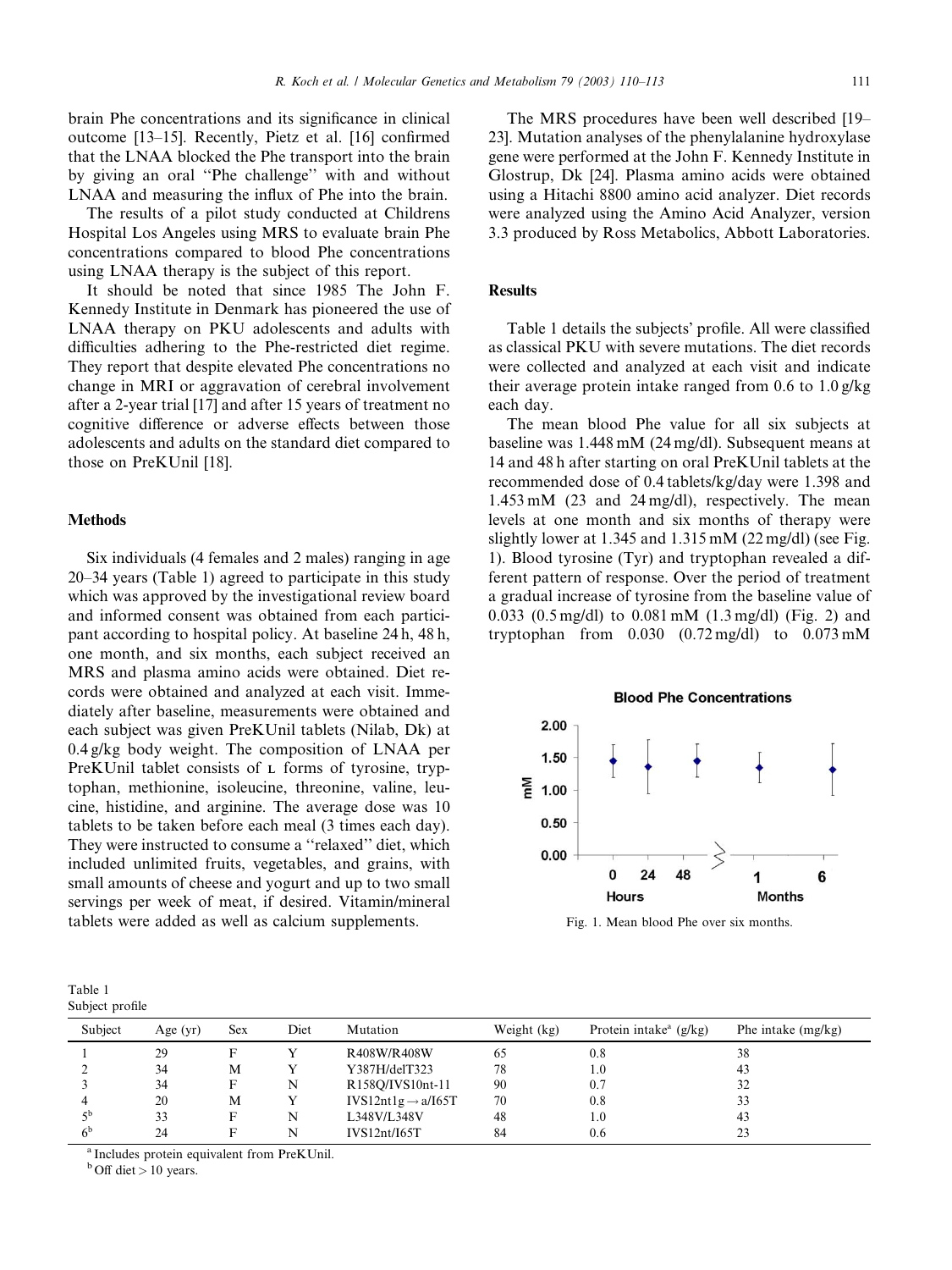(1.8 mg/dl) (Fig. 3). In contrasting the blood data to the brain Phe concentrations, results over the six months of treatment resulted in a decrease from 0.452 mM at baseline to 0.265 mM (Fig. 4). All subjects reported having more energy while on the PreKUnil and felt better overall. One subject was lost to follow up after three months in the study due to unknown reasons. Two subjects who were depressed also clinically improved.



Fig. 2. Mean blood tyrosine over six months.



Fig. 3. Mean blood tryptophan over six months.



Fig. 4. Mean brain Phe over six months.

#### **Discussion**

For over 40 years the focus of treatment for persons with PKU has been on blood phenylalanine control. At this institution we have performed MRI/MRS studies on over a hundred PKU individuals to determine brain Phe concentrations compared to blood Phe concentrations. We have data on 5 normal controls and 4 carriers (parents of PKU individuals) [25]. Based on our observations, we believe that brain Phe concentration can be used as a measure to determine appropriate blood Phe concentration on an individual basis.

In this study three of the four females participating have been off diet for over 10 years with blood Phe concentrations well over 1.2 mM (20 mg/dl). Since PreKUnil is not recommended for pregnant females due to the increased blood Phe concentrations above the recommended range for pregnancy, all female participants were taking birth control measures.

Subjects 1 and 2 had always taken the prescribed medical product but blood Phe concentrations were typically above 1.2 mM (20 mg/dl). It is interesting to note that the blood Phe concentrations overall were reduced slightly despite an increased protein diet and the brain Phe concentrations showed a clear reduction over the six months with wide variability. This trend is consistent with Dr. Reuben Matalon's experiments in the PKU mice that were supplied PreKUnil tablets [26].

The two persons observed with mild depression were both involved in counseling programs. Both had made significant clinical improvement by the end of the study. In all six subjects blood concentrations of tyrosine and tryptophan were in the low range or deficient despite the increased protein intake at baseline. Also, the ratio of Phe/Tyr was decreased on average from 44.5 to 15.1.

In two subjects leucine and isoleucine were in the deficient ranges prior to PreKUnil therapy. Both were normalized after 48 h of treatment. It is highly suggestive that the depression that we see in PKU is related to diminished dopamine and serotonin levels in the brain caused by the low blood concentrations of tyrosine and tryptophan [27–29]. However, the brain Phe concentrations also decreased as well as the ratio of brain to blood Phe, which may be a contributing factor.

Based on the Danish experience and in these preliminary findings, we suggest that balancing the ratios of amino acids in the blood and the subsequent effect this has on the level of those amino acids in the brain is of relevance in maintaining intellectual achievement and neurological health. The impact of this novel approach to treatment also has significance for treating the depression, which often accompanies persons with PKU off dietary treatment. No adverse clinical symptoms occurred due to the approach to treatment. Clinically, all six subjects reported improvement of general demeanor and increased energy despite similar blood Phe